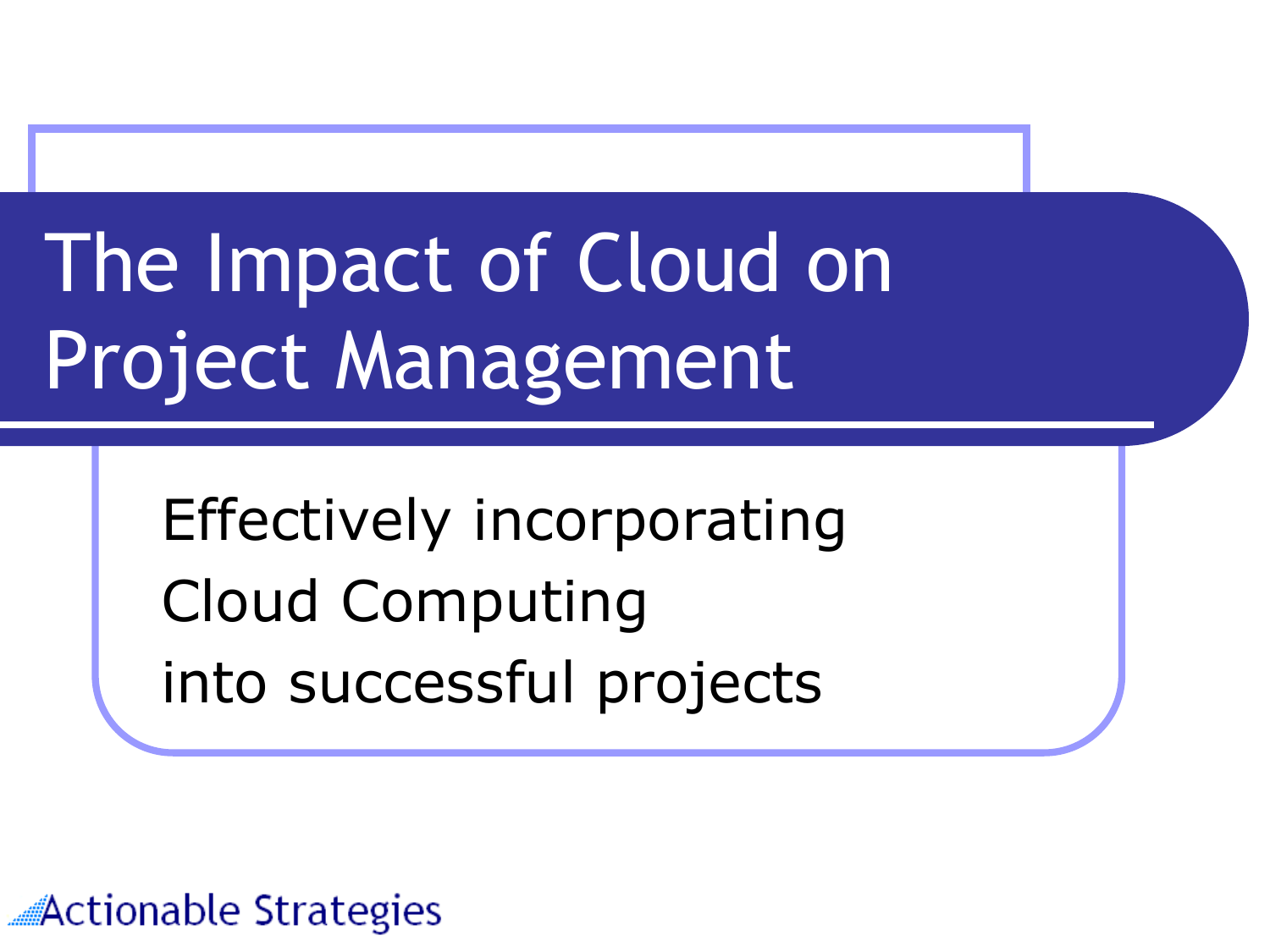### Agenda

### Cloud model

- Speaker background in Cloud
- Key concepts and considerations
- **IMPACTE ACTOSS the project lifecycle** 
	- $\blacktriangleright$  Initiating
	- $\blacktriangleright$  Planning
	- $\blacktriangleright$  Executing
	- ▶ Closing
- **Conclusions**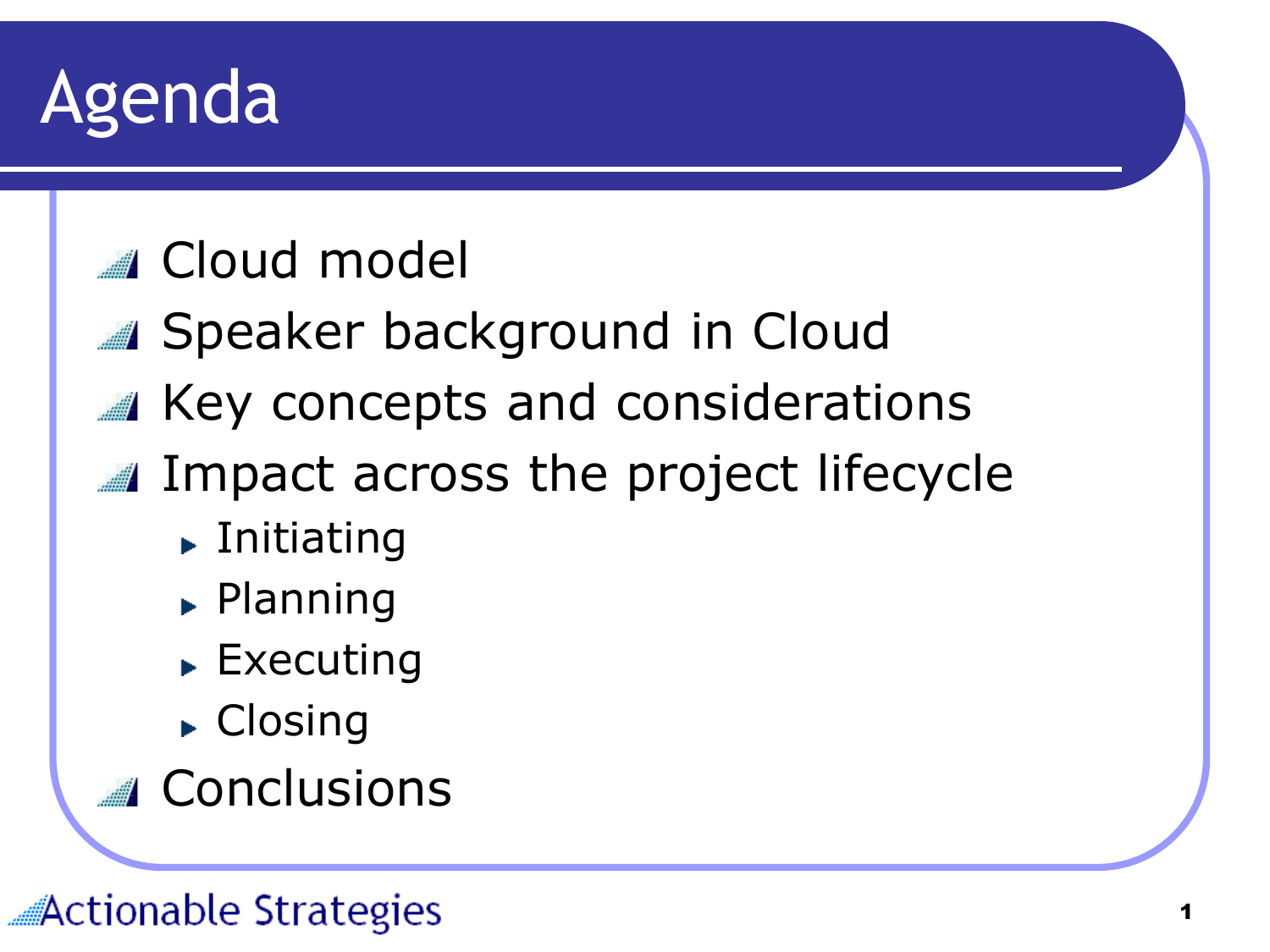### Cloud Model Is Ancient

- Computational power pooled and standardized
- Service delivered from a remote location **Shared resources to optimize efficiencies**
- **Elastic cost model**



### Actionable Strategies

2006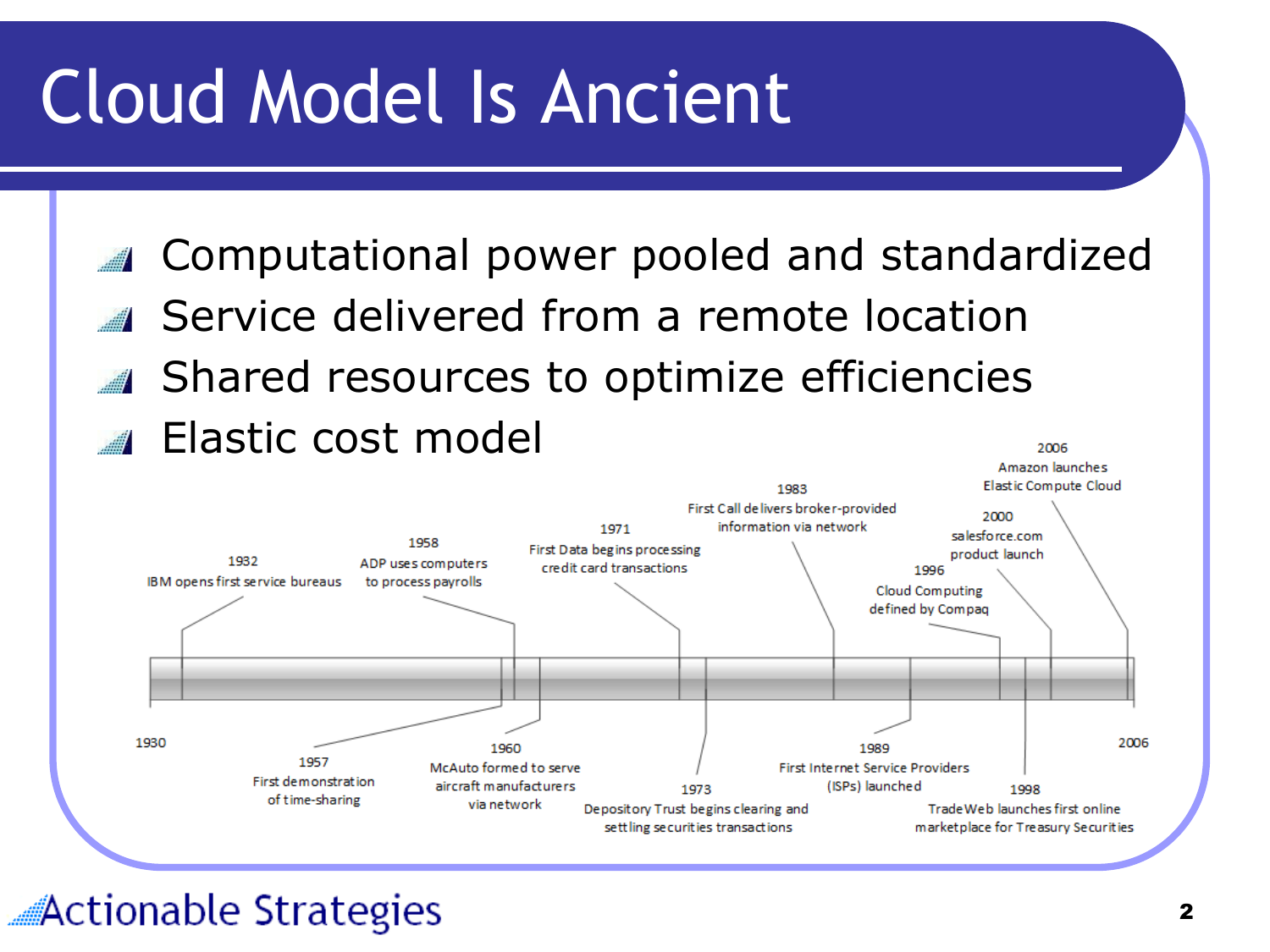## Speaker Background - Cloud

- Global technology and  $\sqrt{2}$ operations for Thomson Financial, delivering Capital Markets and FX products over global private cloud
- CTO and VP, Product  $\frac{d}{dt}$ Development at ADP operating LOB portals and corporate portlets; Six Sigma champion and green belt projects

#### **CIO Technology Priorities** Please indicate your top three priorities for 2012 through 2015 Analytics and BI 2 Mobile Technologies  $\overline{3}$ Cloud Computing (SaaS, PaaS and laaS) Virtualization Desktop, Server and Storage Collaboration Technologies (e.g., Workflow Mgmt., Team Collaboration) 5 IT Management Technologies (Program, Project Mgmt., Governance, Change Mgmt.) 6 Legacy Application Modernization, Upgrade or Replacement  $\overline{7}$ Security Technologies (Access Control, Authentication, etc.) 8 **CRM** Applications 9 Enterprise Resource Applications (Finance, HR, etc.)  $10$

Note: Survey respondents identified their top three issues (not in any order). These priorities are ordered based on the percentage of respondents that included the issue in their top three.

The Gartner survey above was published on Forbes.com in September 0f 2012, validating our areas of technology focus and business investment.

- Developed a range of Cloud-based businesses  $\frac{d}{dt}$
- Built Cloud-based product offerings using Lean / Agile  $\frac{d}{dt}$
- Actionable Strategies has been engaged across the business and  $\frac{d}{dt}$ technology spectrum from Cloud Strategy to Salesforce.com integration with Cloud services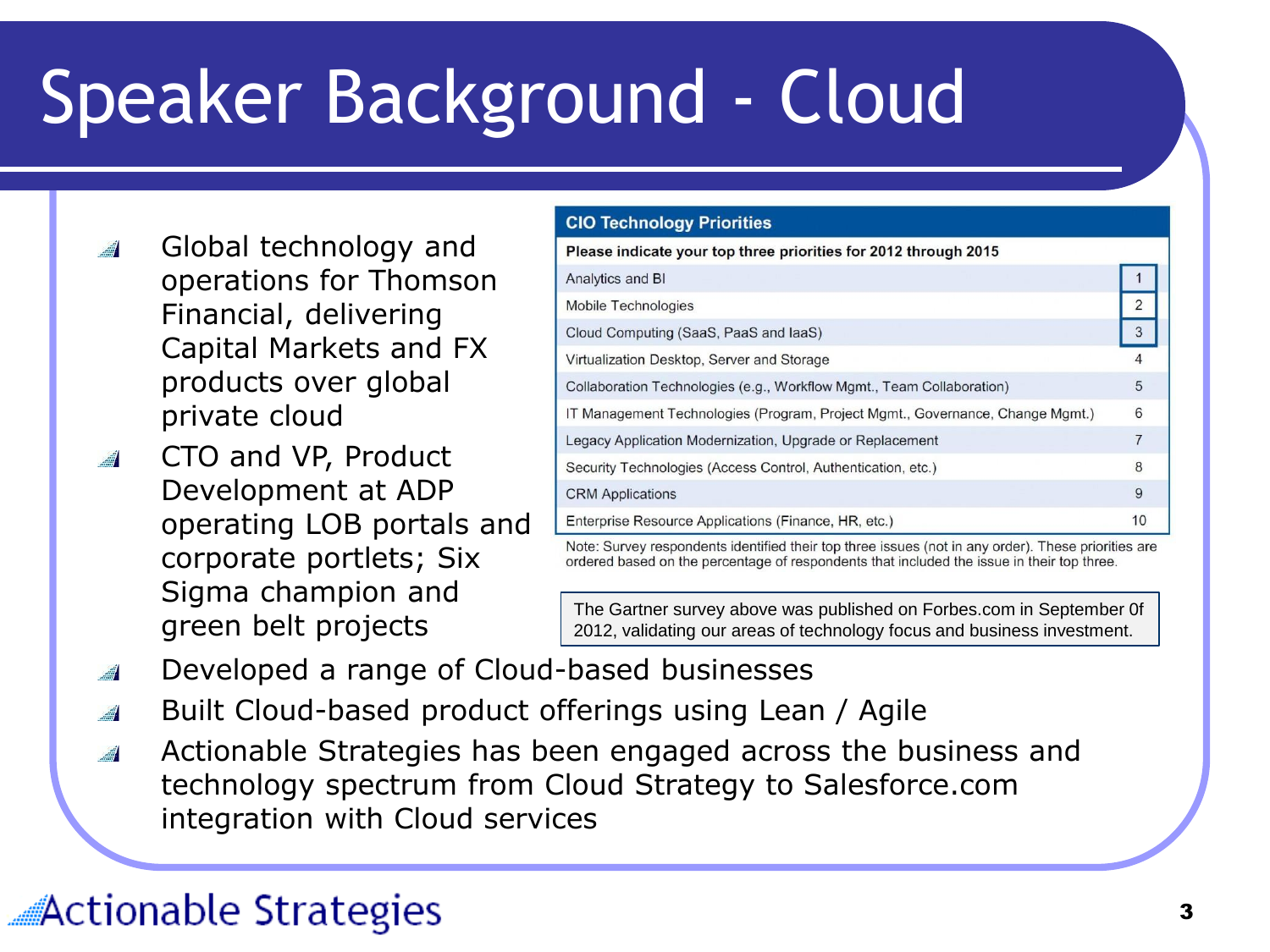## Key Cloud Concepts

- Virtualized infrastructure changes both business and technology models
- Layers of technology stack can live in the cloud
- Cost elasticity
- Standardization
- Relinquished control
- Integration challenges  $\frac{d}{dx}$
- Agility in setup and teardown processes fostering  $\overline{\phantom{a}}$ experimentation and business innovation
- Enterprises must consider on-premises interaction with cloud capabilities, including BYOD
- Consider the cloud as a building block for mobility and data

### Actionable Strategies



CIOS FOCUSING ON CLOUD APPLICATION PERFORMANCE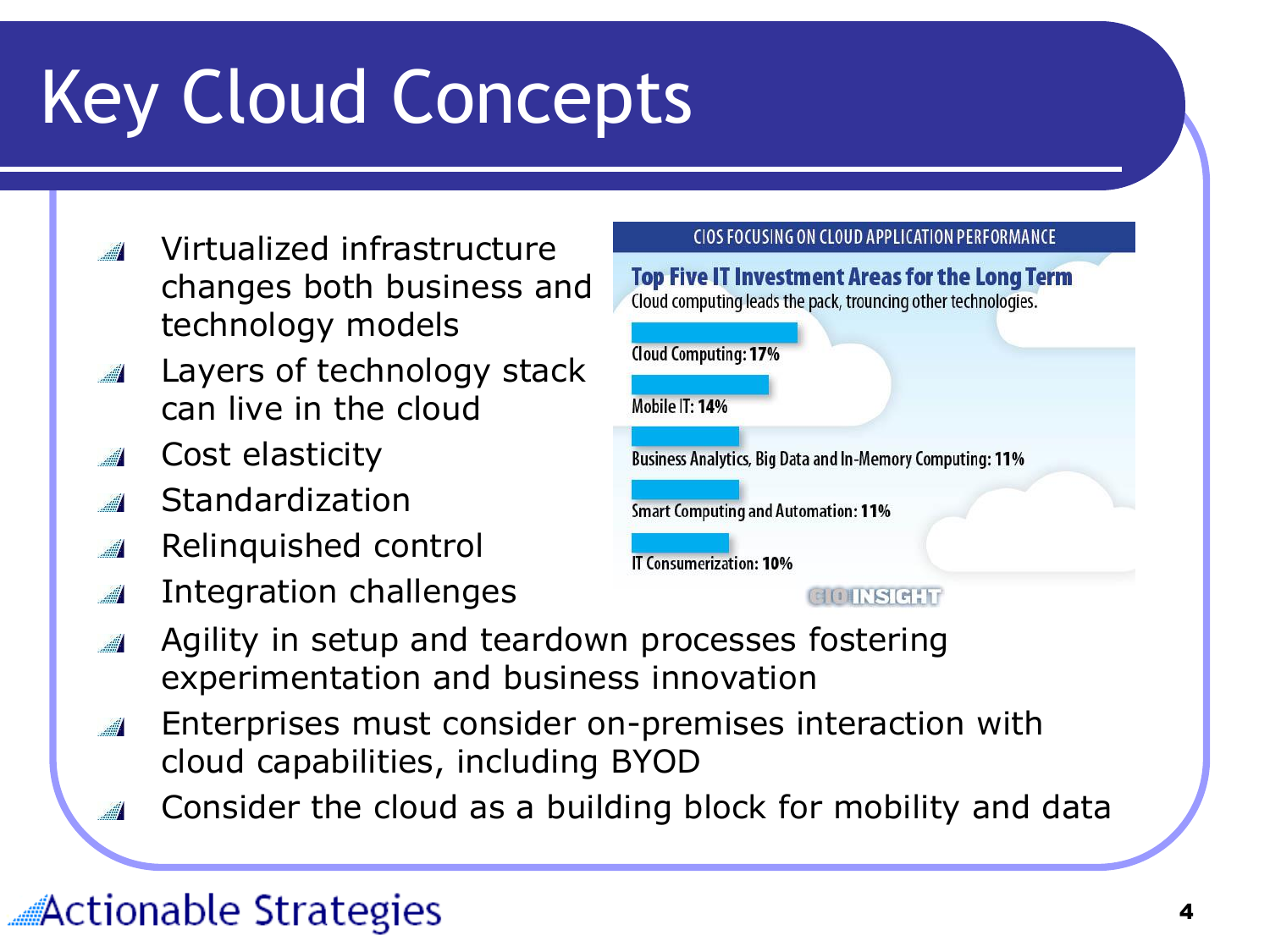### Initiating

- Lower investment costs allow for more accurate business case development
	- $\triangleright$  Prototyping the user experience
	- ► Proof-of-concept of the technology
	- ► Market testing / pilots
- **Earlier knowledge of infrastructure use allows for better** lifecycle cost estimation
- Innovation is better supported by enabling trial-anderror
- Budgeting focuses on OpEx
- Mobile experimentation is well supported
- Transition from public to private cloud is a viable option

### Actionable Strategies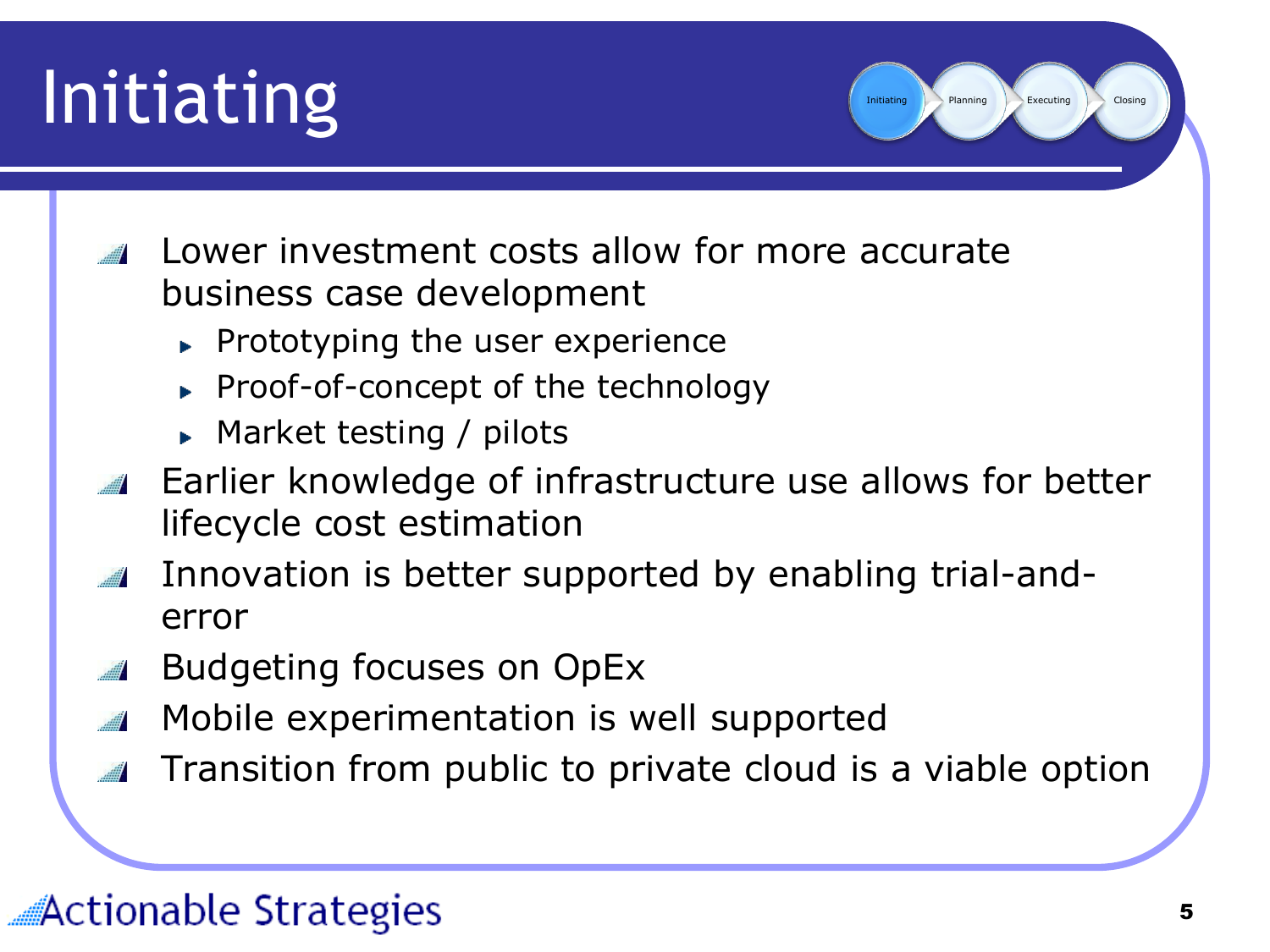## Business Alignment

Initiating Planning Executing Closing

- Attraction to cloud applications stems from shortcomings in value delivery from IT
- Focus on delivery of value sought by internal and external customers
- k on **Speed to Implementation**  $3.50$ Savings on capital expenditures 3.40 Savings on operational expenses Better features compared with other "traditional  $3.30$ solutions"  $3.10$ The SaaS model matches our business model better Inability to get IT resources to support and maintain on- $3.00$ premises apps  $2.90$ Inability to get IT resources to deploy on-premises apps SaaS applications are easier to integrate with our other 2.70 applications 3.00 3.50

Embrace or be bypassed

Source: Information Week Analytics 2010 SaaS Survey of 131 business technology professional at organizations using SaaS

Consider the constraints of a cloud model that will impact customers / business

#### What Drove Your Move To A SaaS Model?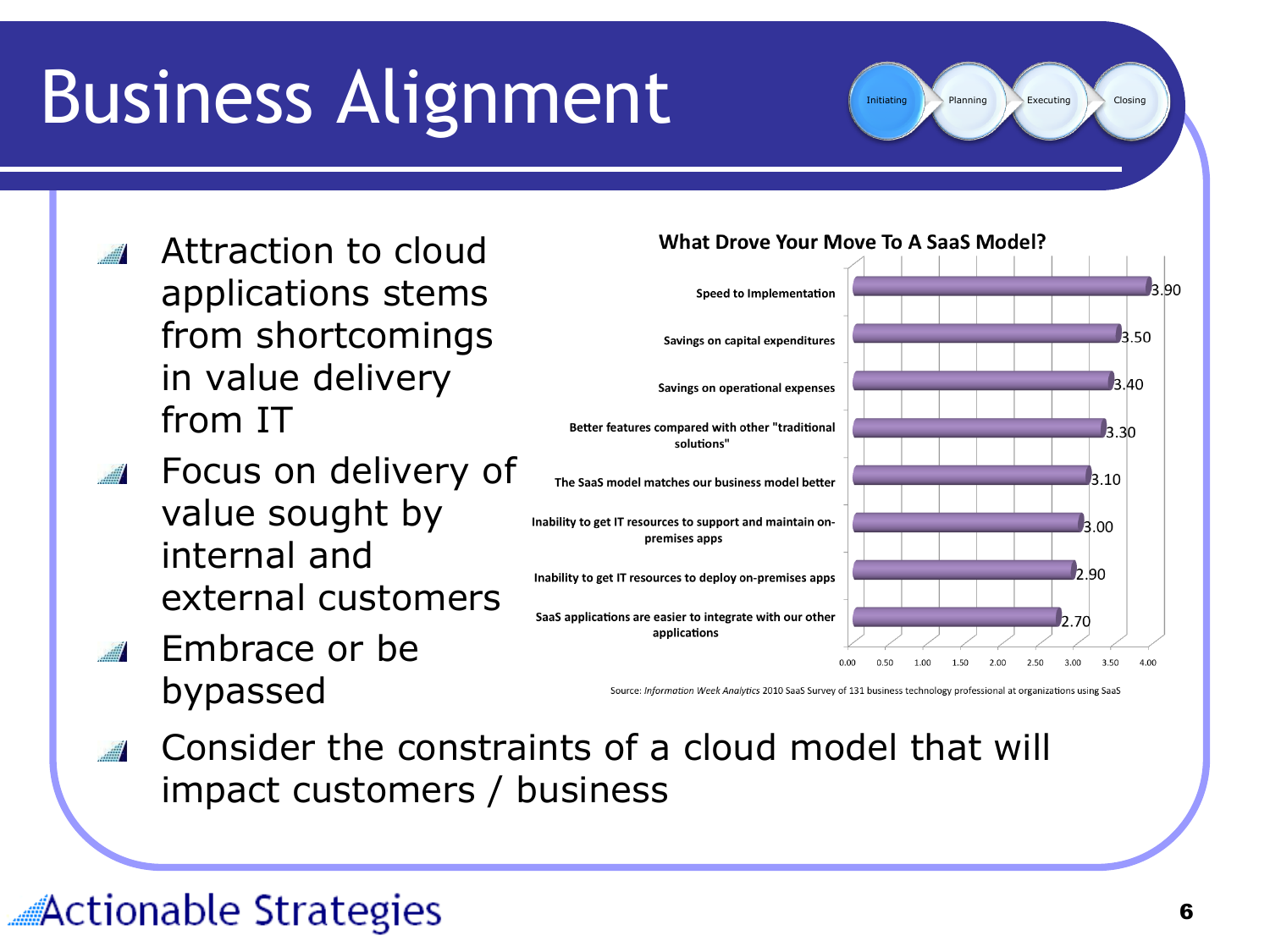## Planning - Integration

Initiating Planning Executing Closing

- Platform selection is often more rigid
- Interfaces must be well defined especially when integrating across vendors
- SaaS vendors may not update their underlying technologies as frequently due to customer impact
	- Example: Salesforce.com
- Some vendors may introduce new, incompatible versions that require migration and re-integration
	- **Example: ADP HCM**
- Vendor technology solutions may impact architecture
	- Example: SOAP/XML or batch vs. RESTful/JSON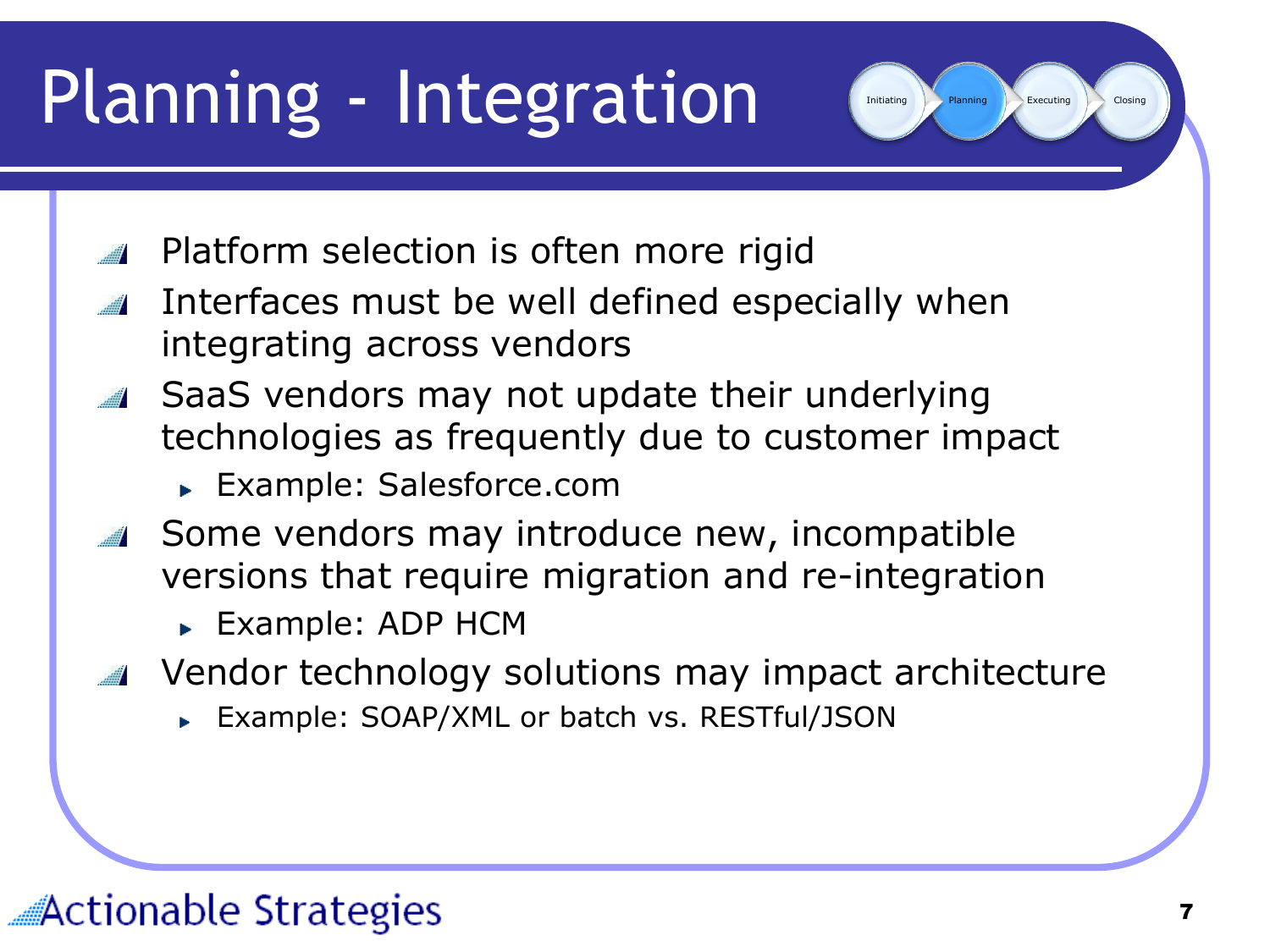## Planning - Process

- For SaaS, processes are generally dictated by the vendor
- Process integration, especially exception handling require planning
	- **Process mapping, especially for customer-facing processes**
	- ► Walkthroughs / pilots are critical for project success
- OLA/SLA harmonization may be required as with any outsourcing contract
- Typical BCP/DR approaches may not apply
- Regulatory and compliance groups may need to be consulted after education/explanation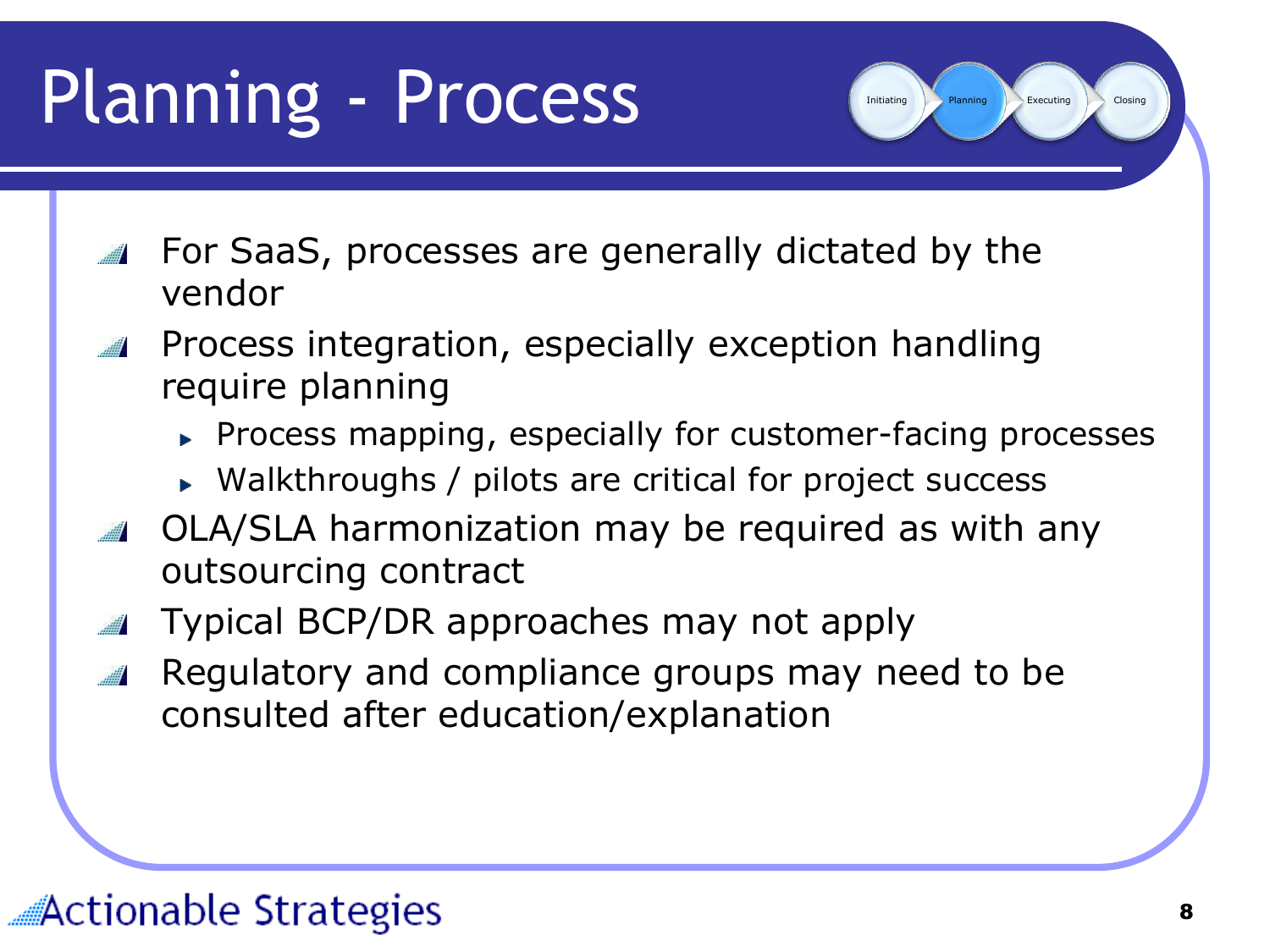## Planning - Data

Initiating Planning Executing Closing

- Data protection is a key consideration, especially with regulated or personally identifiable information
- Many organizations already have critical data off premises; examples:
	- Payroll and healthcare information at outsourcer
	- Customer information in Salesforce.com
	- Sensitive e-mails at outsourcer
	- **Trading and position data at custodians and brokers**
- The planning process should ensure that data in the Cloud is subject to uniform governance and compliance
- International projects must consider different laws in countries with more stringent frameworks
- Retrieval of data should be considered in contract evaluation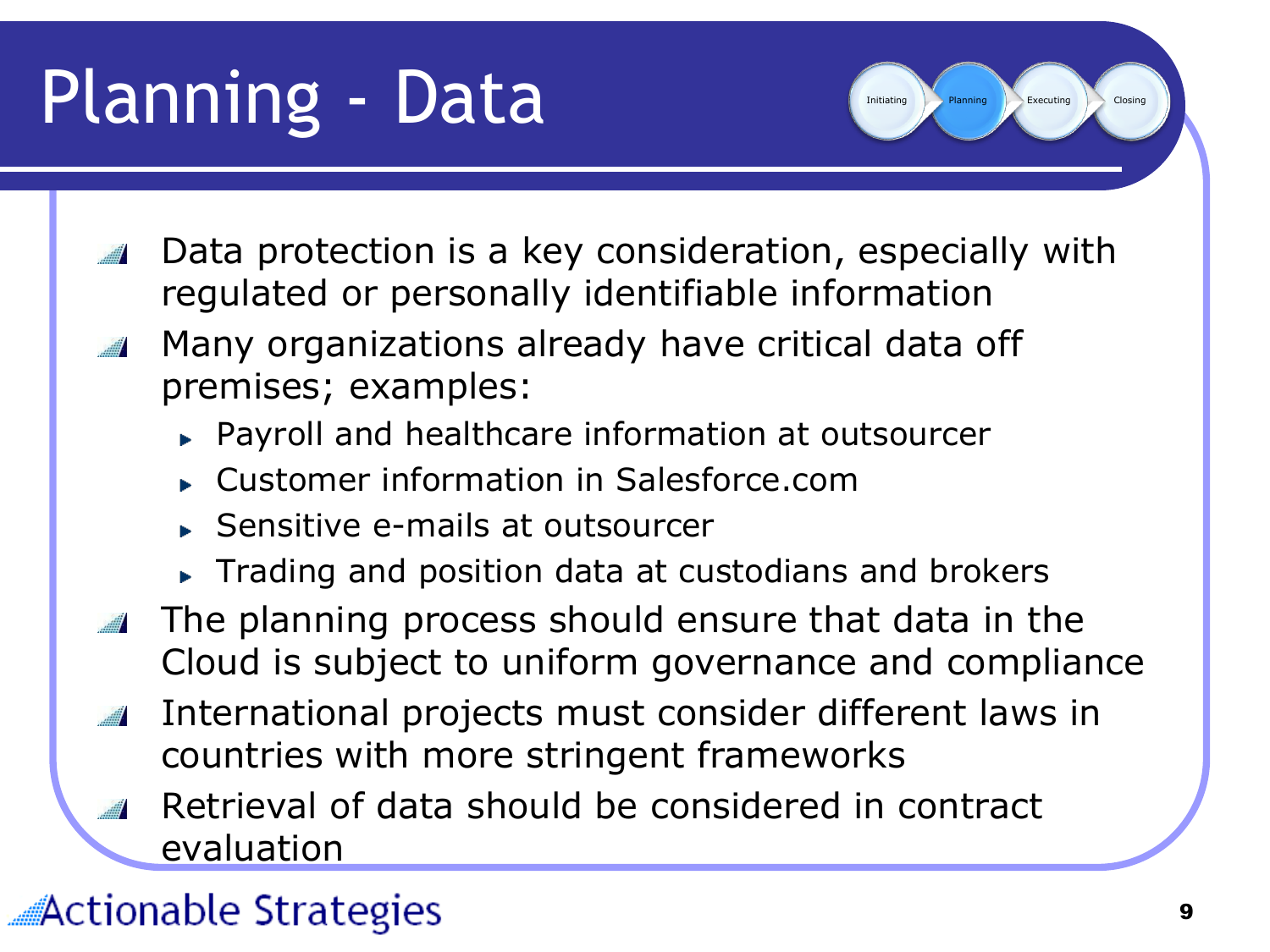

Capacity ramp-up is dynamic

- Experimentation is simplified
- Branching of multiple software versions is simplified
- Support for simultaneous testing and development of next version
- Pilot testing is simplified and less costly without deployments
- Less progressive organizations might lag in IT support
- Variable cost models require more stringent budget  $\frac{1}{2}$ control during execution
- Training and coercion my be required when switching from premises based systems

### Actionable Strategies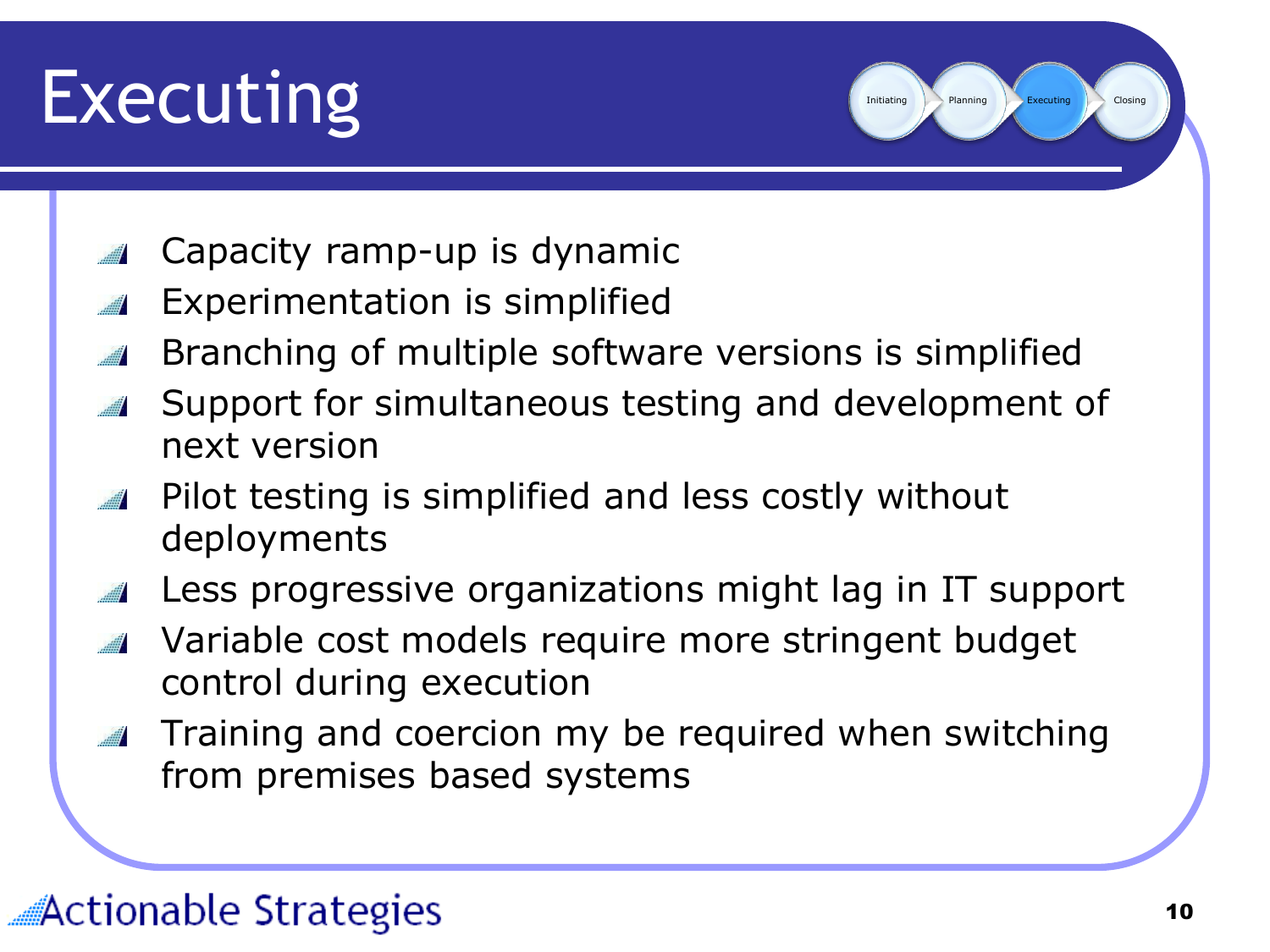## Executing - Challenges

Initiating Planning Executing Closing

- Data privacy and security are valid concerns no matter the model
- Enterprises may have more sophisticated total lifecycle cost models
- Integration is always a challenge



Data: InformationWeek Enterprise Applications Survey of business technology professionals

- Going to the cloud is not always the right answer
- There are enough negative experiences to warrant mindful and thorough execution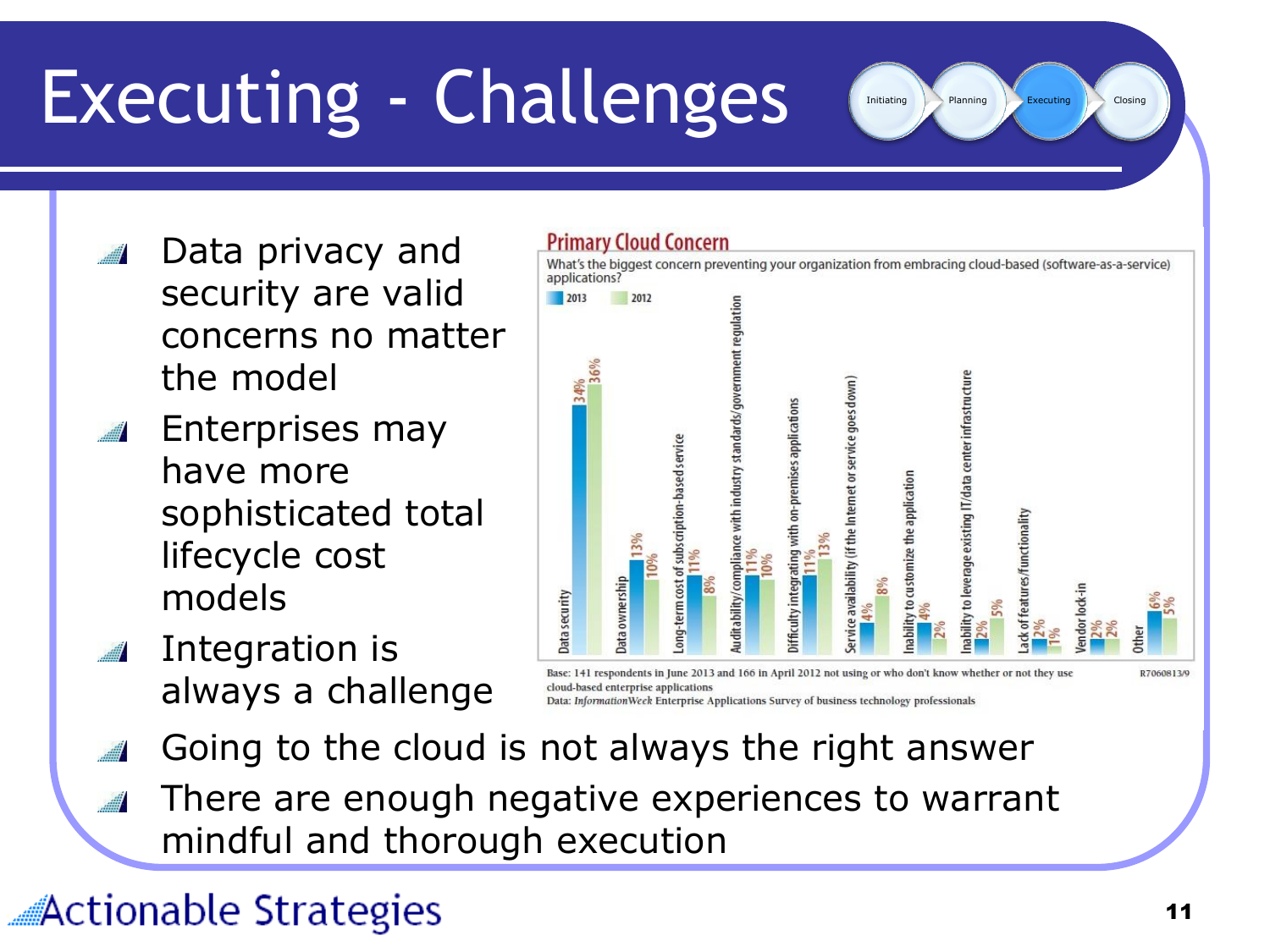## Closing

- **Cost models for forward operations may need to be** revised based on execution
- For SaaS, transitioning responsibility for managing upgrades is critical to ongoing success
- Updating the "exit strategy" if a vendor needs to be replaced must be an ongoing activity
- **If volumes drive costs higher than predicted, an** alternative provider (including internal IT) may need to be evaluated
- For enterprises developing a community of practice, **All Property** documenting and sharing experiences is a beneficial contribution